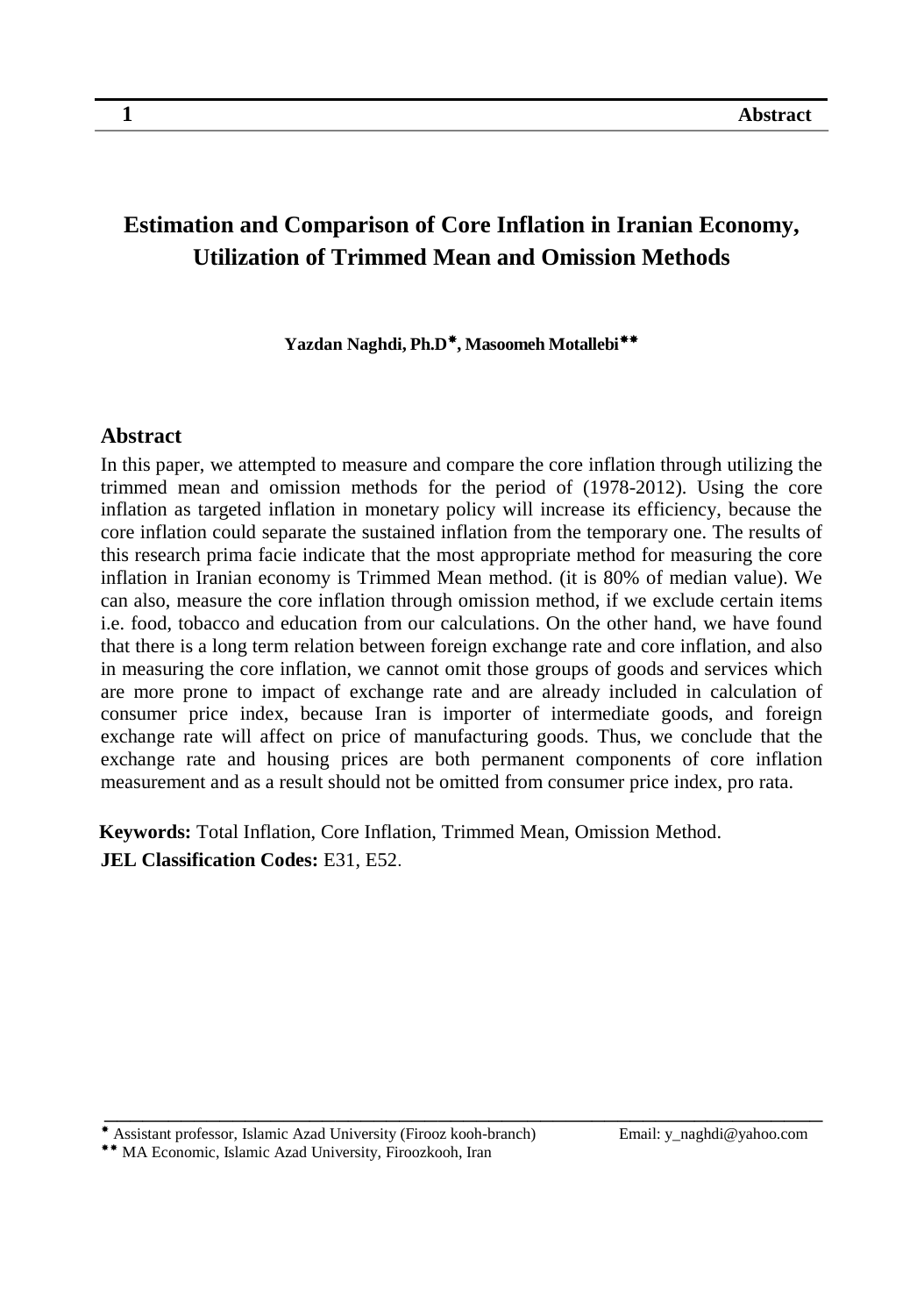## **An Analytical Approach for Studying the Poverty in Iran**

**Mohsen Jalali***2TF*

#### **Abstract**

In this paper an attempt is made to investigate the relation between the poverty as an independent variable and income growth, distribution of income and inflation as dependent variables for the period of (2004-2013). We also estimated the elasticity of poverty indices with respect to income growth, distribution of income and their components ipso facto. It is worth to note that the poverty and distribution of income are measured by FGT  $(\alpha)$  and Gini coefficient, respectively. We also focussed on measuring and analyzing the impact of inflation on poverty through evaluating the price elasticity of poverty. Moreover, we calculated a new price index in which by its utilization, one may judge whether price changes are pro-poor or not.

The results of our research prima facie indicate that though the income growth is an important factor affecting the poverty, but the distribution of income variable is bearing more impact on poverty particularly in big cities per se. Nonetheless, we have found that inflation is not a pro-poor factor, and increase in prices of essential goods i.e. food and shelter could deteriorate the conditions of poor people, sine qua non.

**Keywords:** Poverty, Distribution of Income, Elasticity of Poverty, Pro-Poor Index **JEL:** 132, D63.

\_\_\_\_\_\_\_\_\_\_\_\_\_\_\_\_\_\_\_\_\_\_\_\_\_\_\_\_\_\_\_\_\_\_\_\_\_\_\_\_\_\_\_\_\_\_\_\_\_\_\_\_\_\_\_\_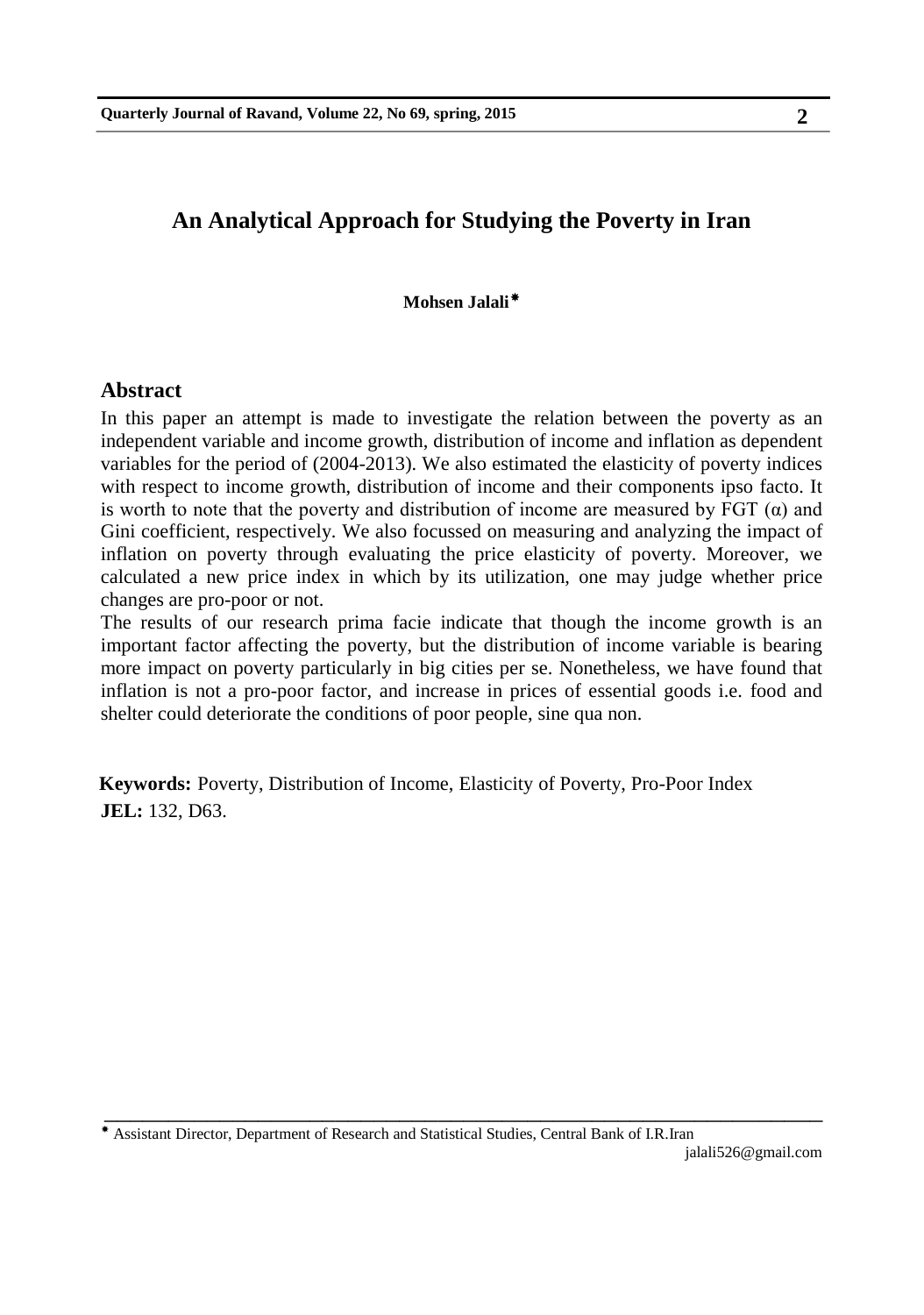# **The Effect of Ownership Structure on the Share Value of Banks and Financial Institutes: A Panel Data Analysis for Some Listed Companies in the Tehran Stock Exchange**

 $\mathbf{M}$ ehdi Salehi, Ph.D $^{*}\!,$  Fattane Toosi $^{**}\!$ 

#### **Abstract**

The main objective of current study is to investigate the relation between concentration of ownership and degree of control on share value of banks and financial institutes, listed in the Tehran Stock Exchange. For this purpose, we utilized the Tobin's Q model for testing the hypothesis. The sample comprises of 9 active banks and financial institutes listed in the Tehran Stock Exchange during the period 2008-2013. We also used the panel data to analyze the hypothesis. However to accomplish this study, we focussed on 5 variables as criteria for concentration of ownership and subsequently we estimated different equations on cross sectional and at various turning points bases per se. The results prima facie indicate that the degree of control and concentration of ownership variables are carrying significant impacts on the share value of banks and financial institutes and vice versa, implying that the share value of banks and financial institutes are in turn affecting the degree of control sine qua non, while other variables do not play any role on specifying a significant relation between concentration of ownership and share value of banks and financial institutes. Nonetheless the identification of main shareholder bears no significant effect on this variable, quid pro qua.

**Keywords:** Corporate Governance, Banks and Financial Institutes, Ownership Structure, Ownership Concentration, Panel Data.

\_\_\_\_\_\_\_\_\_\_\_\_\_\_\_\_\_\_\_\_\_\_\_\_\_\_\_\_\_\_\_\_\_\_\_\_\_\_\_\_\_\_\_\_\_\_\_\_\_\_\_\_\_\_\_\_

**JEL Classification Codes:** G34, C32.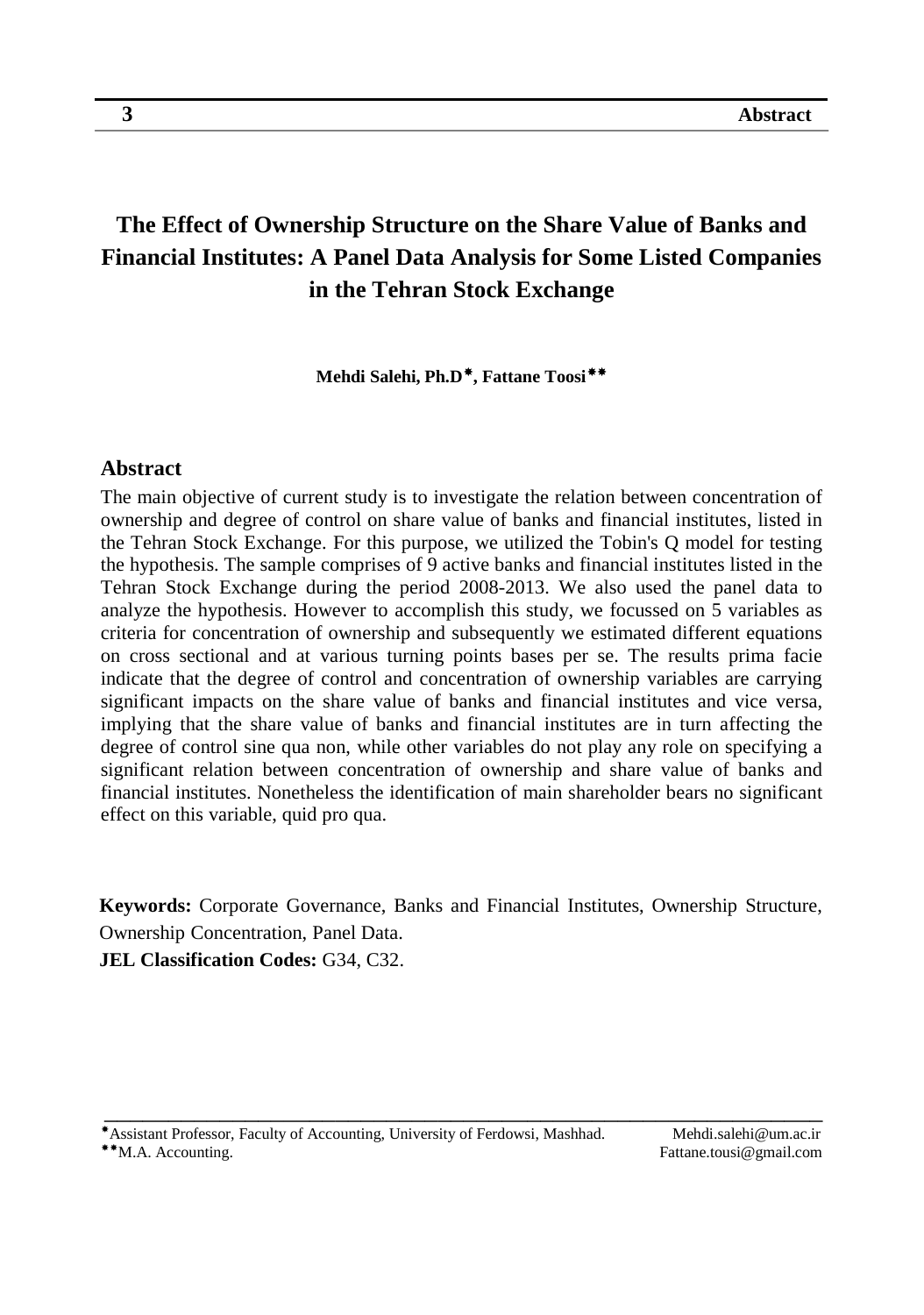### **The Evolving Role of the IMF in the Global Economy**

**Reza Boostani, Ph.D***2T5F 2T***, Poya Jabel Ameli, Ph.D***2T6F*

#### **Abstract**

Iran is among the first countries which joined the International Monetary Fund (IMF), and as a result, it always tries to play an active role in this International Monetary Institution. However, the organization that we distinguish now, is quite different from the one established in six decades ago. Hence in this paper an attempt is made to expound how the IMF, due to significant developments in global economic environments has transformed its modus operandi from a monetary to a financial institution, to accomplish a wider mandate sine qua non. Initially, the IMF as an institution, had de facto the task of monitoring the stability of fixed exchange rate regime, but at present, it is an organization which oversees the robustness of international payments system and global financial markets quid pro qua.

\_\_\_\_\_\_\_\_\_\_\_\_\_\_\_\_\_\_\_\_\_\_\_\_\_\_\_\_\_\_\_\_\_\_\_\_\_\_\_\_\_\_\_\_\_\_\_\_\_\_\_\_\_\_\_\_

**Keywords:** IMF, Global Economy, Performance. **JEL Classification Codes:** F50, F53.

Researcher, Department of Studies and International Organization r\_boostani2000@yahoo.com

\*\* Researcher, Department of Studies and International Organization pouya\_ameli@yahoo.com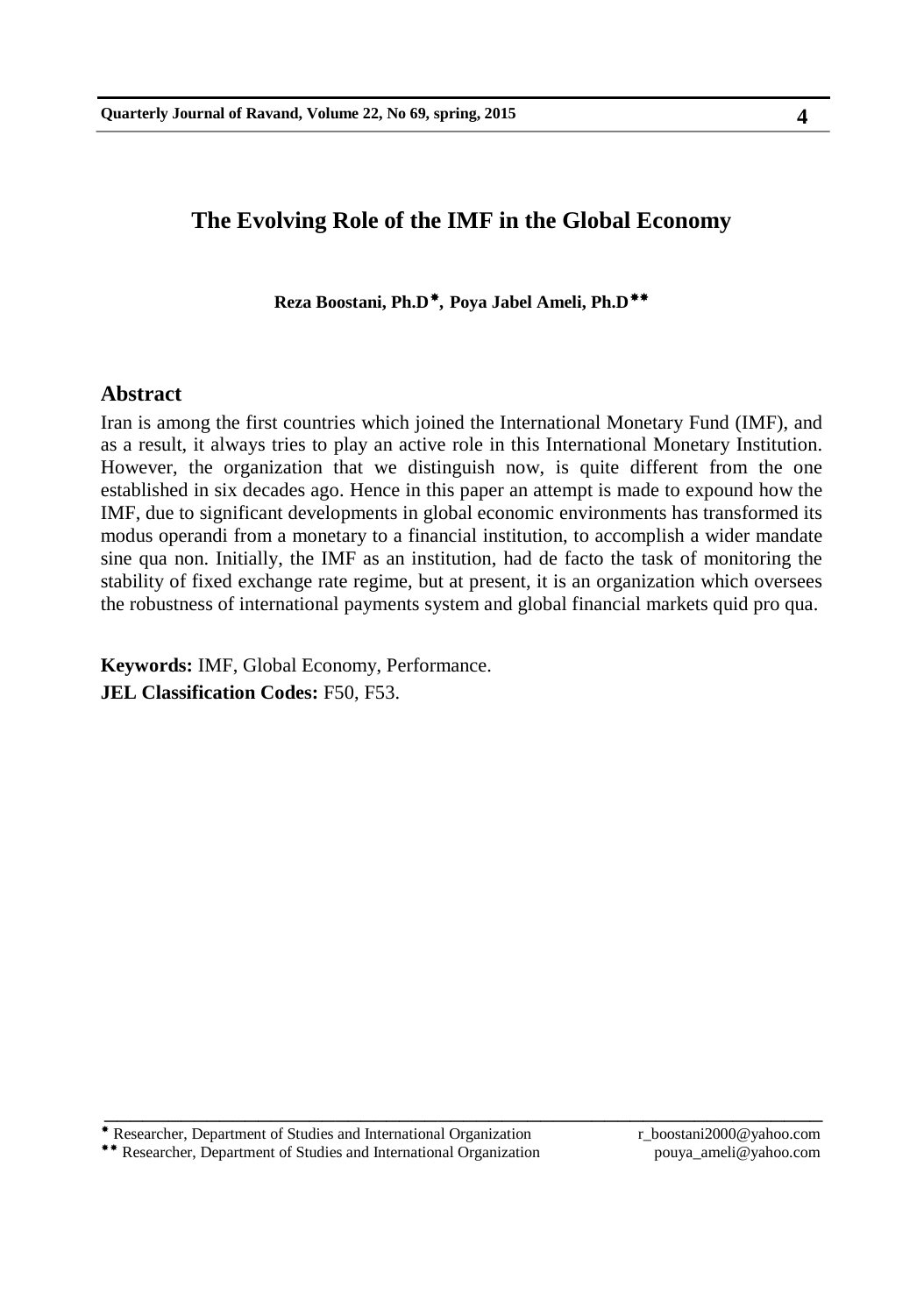## **The Analysis of Nature of Letter of Credit**

**S Hassan Aghamiri** $^*$ 

### **Abstract**

The international payments methods are financial instruments and mechanisms through which the buyers of goods and services could de facto pay the cost of concerned transactions to sellers or suppliers. Utilization of these methods viz-a-viz facilitating the commercial deals, are always welcomed by trade activists. The Letter of Credit (LC) is one of the most prevailing methods of payment. Basically, using a method of payment is highly correlated with acquainting its nature and in turn its modus operandi. Thus in this paper, an attempt is made to specify the relation between the letter of credit and other legal institutions per se. In general, there are two approaches which analyze the nature of letter of credit. The first approach will study the letter of credit in the form of concerned contracts, while the second one will propose a new concept of it ipso facto.

**Keywords:** Letter of Credit, Novation, Havaleh, Delegation, Reliance Theory, Unilateral Undertaking. **JEL Classification Codes:**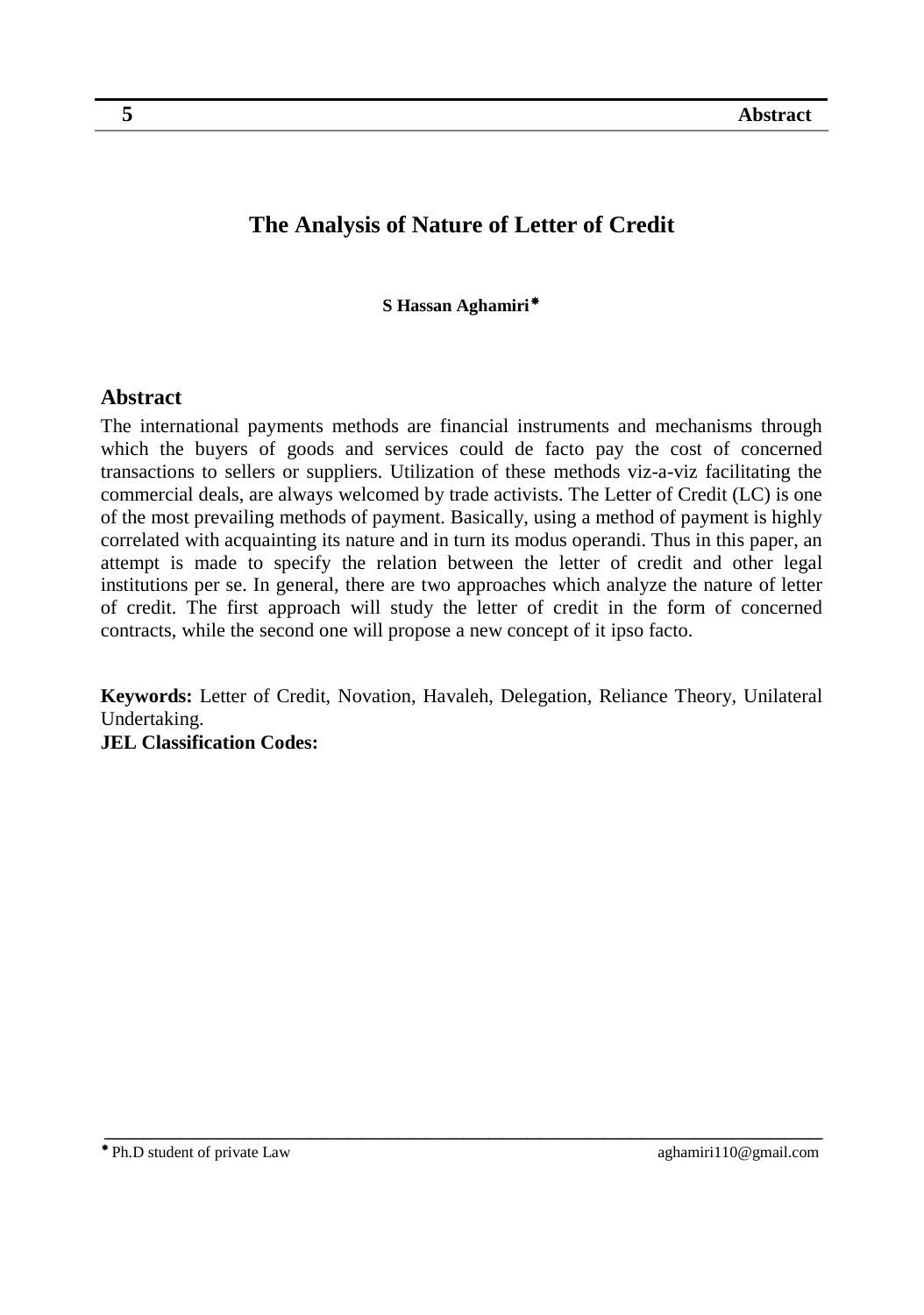## **The Effectiveness of Central Bank Independence Versus Policy Rules**

### **Translated By: Mohammad Salarian***2T8 F 2T* **,Sahar Monsef Shemordeh***2T9F*

#### **Abstract**

This paper assesses the relative effectiveness of Central Bank independence versus policy rules for the policy instruments in bringing about good economic performance. It examines historical changes in (1) macroeconomic performance, (2) the adherence to rules-based monetary policy, and (3) the degree of Central Bank independence. Macroeconomic performance is defined in terms of both price stability and output stability. Factors other than monetary policy rules are examined. Both de jure and de facto Central Bank independence at the Fed are considered. The main finding is that changes in macroeconomic performance during the past half century were closely associated with changes the adherence to rule-based monetary policy and in the degree of de facto monetary independence at the Fed. But changes in economic performance were not associated with changes in de jure Central Bank independence. Formal Central Bank independence alone has not generated good monetary policy outcomes. A rules-based framework is essential.

**Keywords:** MA. Economics, Expert, Economic Accounts Office, Statistical Center of I.R.I.

\_\_\_\_\_\_\_\_\_\_\_\_\_\_\_\_\_\_\_\_\_\_\_\_\_\_\_\_\_\_\_\_\_\_\_\_\_\_\_\_\_\_\_\_\_\_\_\_\_\_\_\_\_\_\_\_

**JEL Classification Codes:** E58, O23, F45.

MA. Economics. Researcher, Economic Accounts Department. Central Bank of I.R.I. m.salarian@cbi.net

MA. Economics. Expert, Economic Accounts Office. Statistical Center of I.R.I.